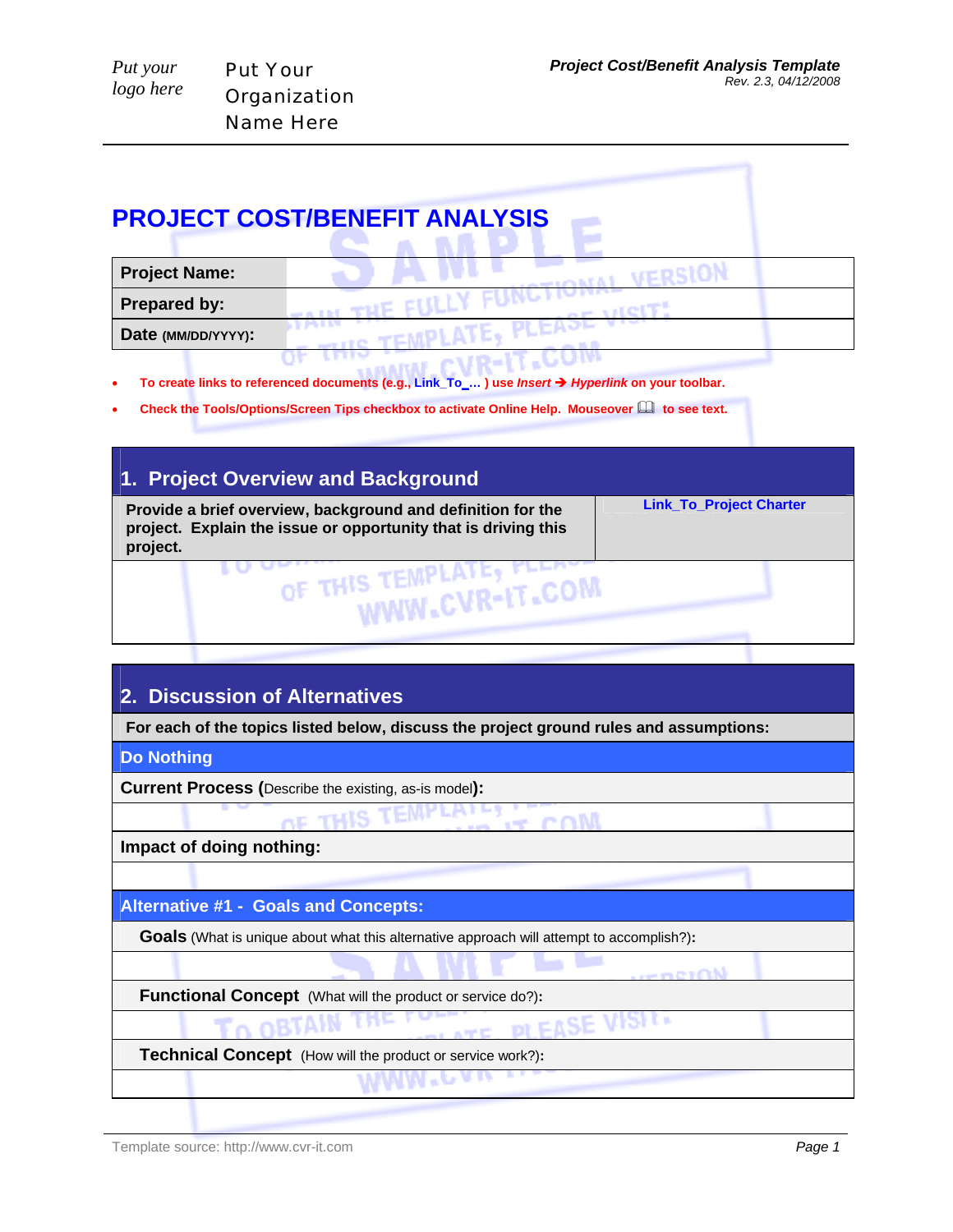| Put your  |  |
|-----------|--|
| logo here |  |

| 2.                                                                | <b>Discussion of Alternatives</b>                                                               |
|-------------------------------------------------------------------|-------------------------------------------------------------------------------------------------|
|                                                                   | For each of the topics listed below, discuss the project ground rules and assumptions:          |
|                                                                   | <b>Project/Program Management Concept</b> (How will the project/program be managed.?):          |
|                                                                   | <b>COL VISIT:</b><br>OTAIN THE                                                                  |
| <b>Acquisition Strategy:</b>                                      |                                                                                                 |
|                                                                   | ن ن                                                                                             |
| alternative                                                       | High-Level Schedule (a) (insert rows as needed): Provide high level milestones for this project |
| Date: (MM/DD/YYYY)                                                | Milestone (or Link_To_Project_Milestone_Schedule):                                              |
|                                                                   |                                                                                                 |
|                                                                   | <b>Geneval</b>                                                                                  |
|                                                                   | <b>Alternative #2 - Goals and Concepts:</b>                                                     |
|                                                                   | <b>Goals</b> (What is unique about what this alternative approach will attempt to accomplish?): |
|                                                                   | avro Jo                                                                                         |
|                                                                   | <b>Functional Concept</b> (What will the product or service do?):                               |
|                                                                   |                                                                                                 |
|                                                                   | <b>Technical Concept</b> (How will the product or service work?):                               |
|                                                                   |                                                                                                 |
|                                                                   | Project/Program Management Concept (How will the project/program be managed.?):                 |
|                                                                   | <b>ENVC</b><br>$\sim$ entitl $N$                                                                |
| <b>Acquisition Strategy:</b>                                      |                                                                                                 |
|                                                                   | A110-17                                                                                         |
| alternative                                                       | High-Level Schedule a (insert rows as needed): Provide high level milestones for this project   |
| Date: (MM/DD/YYYY)                                                | Milestone (or Link_To_Project_Milestone_Schedule):                                              |
|                                                                   |                                                                                                 |
|                                                                   |                                                                                                 |
|                                                                   | <b>Alternative #3 - Goals and Concepts:</b>                                                     |
|                                                                   | <b>Goals</b> (What is unique about what this alternative approach will attempt to accomplish?): |
| 木林<br>mulis                                                       |                                                                                                 |
| <b>Functional Concept</b> (What will the product or service do?): |                                                                                                 |
|                                                                   |                                                                                                 |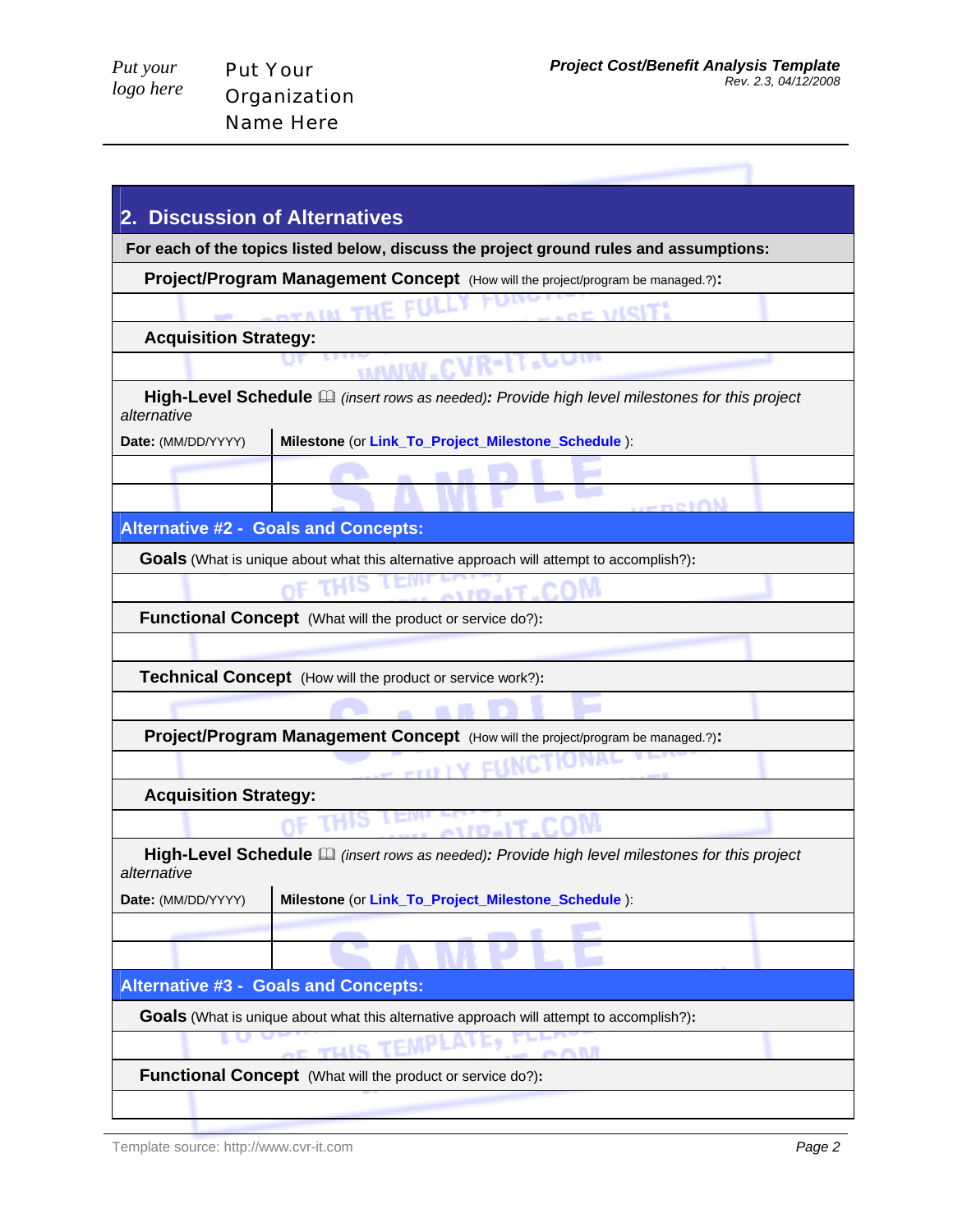| Put your  |  |
|-----------|--|
| logo here |  |

| 2. Discussion of Alternatives |                                                                                                           |  |
|-------------------------------|-----------------------------------------------------------------------------------------------------------|--|
|                               | For each of the topics listed below, discuss the project ground rules and assumptions:                    |  |
|                               | <b>Technical Concept</b> (How will the product or service work?):                                         |  |
|                               | <b>ADVALK THE FULLY</b>                                                                                   |  |
|                               | <b>Project/Program Management Concept</b> (How will the project/program be managed.?):                    |  |
|                               | <b>MANW.CVR-IT.COM</b>                                                                                    |  |
| <b>Acquisition Strategy:</b>  |                                                                                                           |  |
|                               |                                                                                                           |  |
| alternative                   | <b>High-Level Schedule</b> $\Box$ (insert rows as needed): Provide high level milestones for this project |  |
| Date: (MM/DD/YYYY)            | Milestone (or Link_To_Project_Milestone_Schedule):                                                        |  |
|                               |                                                                                                           |  |
|                               | nt Fl<br><b>Contract Contract</b>                                                                         |  |

### **3. Life-Cycle Costs and Benefits**

**For each alternative, including "do nothing", discuss the costs and benefits of the product or service according to its life-cycle:** 

Life-Cycle Cost Summary  $\square$  : Over the expected lifetime of the product or service in question, add *the maintenance, enhancement, training/staffing and one-time costs (in dollars, euros, etc.) to initial project costs to get a Life-Cycle Cost Summary.*

| <b>Do Nothing</b>                                                     |                                           |
|-----------------------------------------------------------------------|-------------------------------------------|
| Lifetime Maintenance and<br><b>Operation Costs</b>                    | HIS TEMPLATE, PLEASE VISIT.               |
| <b>Lifetime Enhancement</b><br>Costs                                  | WWW.CVR-IT.CL                             |
| <b>Training and Staffing Costs</b>                                    |                                           |
| <b>Anticipated One-Time</b><br>Costs (e.g. upgrades or<br>expansions) |                                           |
| <b>Total Lifetime Cost</b>                                            | FRSION                                    |
| <b>Disadvantages (Why</b><br>might this be a bad idea?)               | <b>W THE FULL</b><br><b>PLEASE VISIT!</b> |
| <b>Tangible Benefits</b><br>(express in dollars, euros,<br>$etc.$ )   | WWW.CVR-IT.COM                            |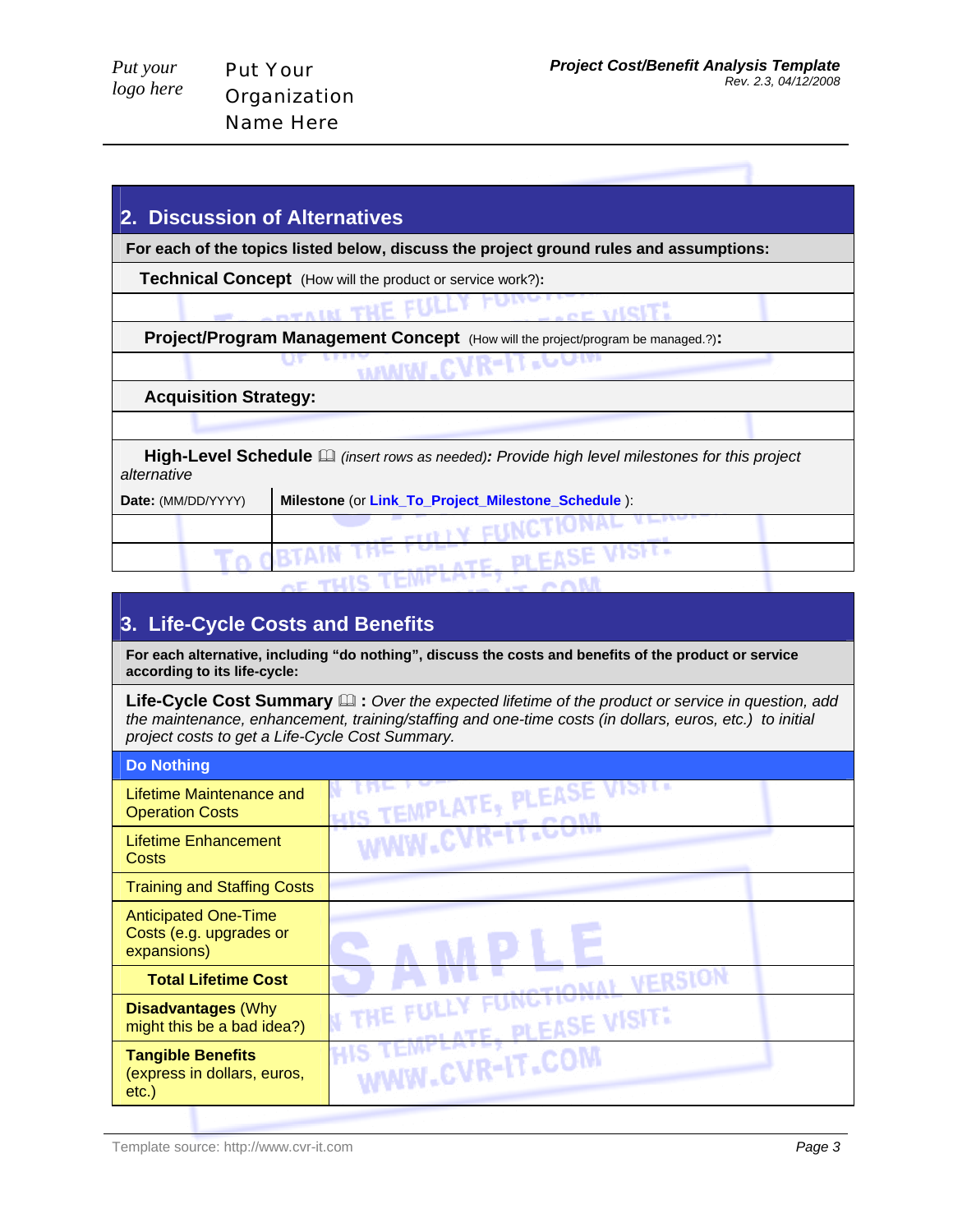*Put your logo here*  Put Your Organization Name Here

| 3. Life-Cycle Costs and Benefits                                                                                                       |                                           |  |
|----------------------------------------------------------------------------------------------------------------------------------------|-------------------------------------------|--|
| For each alternative, including "do nothing", discuss the costs and benefits of the product or service<br>according to its life-cycle: |                                           |  |
| <b>Intangible Benefits (List)</b>                                                                                                      | <b>TITLY FUNCTIONAL VERSIT</b><br>æ       |  |
| <b>Alternative #1</b>                                                                                                                  |                                           |  |
| <b>Highest Likely Project Cost</b>                                                                                                     | WE LEVE<br><b>MODE TILON</b>              |  |
| <b>Lifetime Maintenance and</b><br><b>Operation Costs</b>                                                                              |                                           |  |
| <b>Lifetime Enhancement</b><br>Costs                                                                                                   |                                           |  |
| <b>Training and Staffing Costs</b>                                                                                                     |                                           |  |
| <b>Anticipated One-Time</b><br>Costs (e.g. upgrades or<br>expansions)                                                                  | UNCTIONAL VERSION                         |  |
| <b>Total Lifetime Cost</b>                                                                                                             | <b>CEMPLATE.</b>                          |  |
| <b>Disadvantages (Why</b><br>might this be a bad idea?)                                                                                | WWW.CVR-IT.COM                            |  |
| <b>Tangible Benefits</b><br>(express in dollars, euros,<br>$etc.$ )                                                                    |                                           |  |
| <b>Intangible Benefits (List)</b>                                                                                                      |                                           |  |
| <b>Return on Investment</b><br>(ROI) (Financial Gain/Cost)<br><b>OR Total Cost Savings</b>                                             | FUNCTIONAL VERSION                        |  |
| <b>Alternative #2</b>                                                                                                                  |                                           |  |
| <b>Highest Likely Project Cost</b>                                                                                                     | <b>TEIN</b><br>HIS<br><b>M.CVR-IT.COM</b> |  |
| <b>Lifetime Maintenance and</b><br><b>Operation Costs</b>                                                                              |                                           |  |
| <b>Lifetime Enhancement</b><br><b>Costs</b>                                                                                            |                                           |  |
| <b>Training and Staffing Costs</b>                                                                                                     |                                           |  |
| <b>Anticipated One-Time</b><br>Costs (e.g. upgrades or<br>expansions)                                                                  | UNCTIONAL VERSION                         |  |
| <b>Total Lifetime Cost</b>                                                                                                             | me                                        |  |
| <b>Disadvantages (Why</b><br>might this be a bad idea?)                                                                                | WW.C                                      |  |

Template source: http://www.cvr-it.com *Page 4*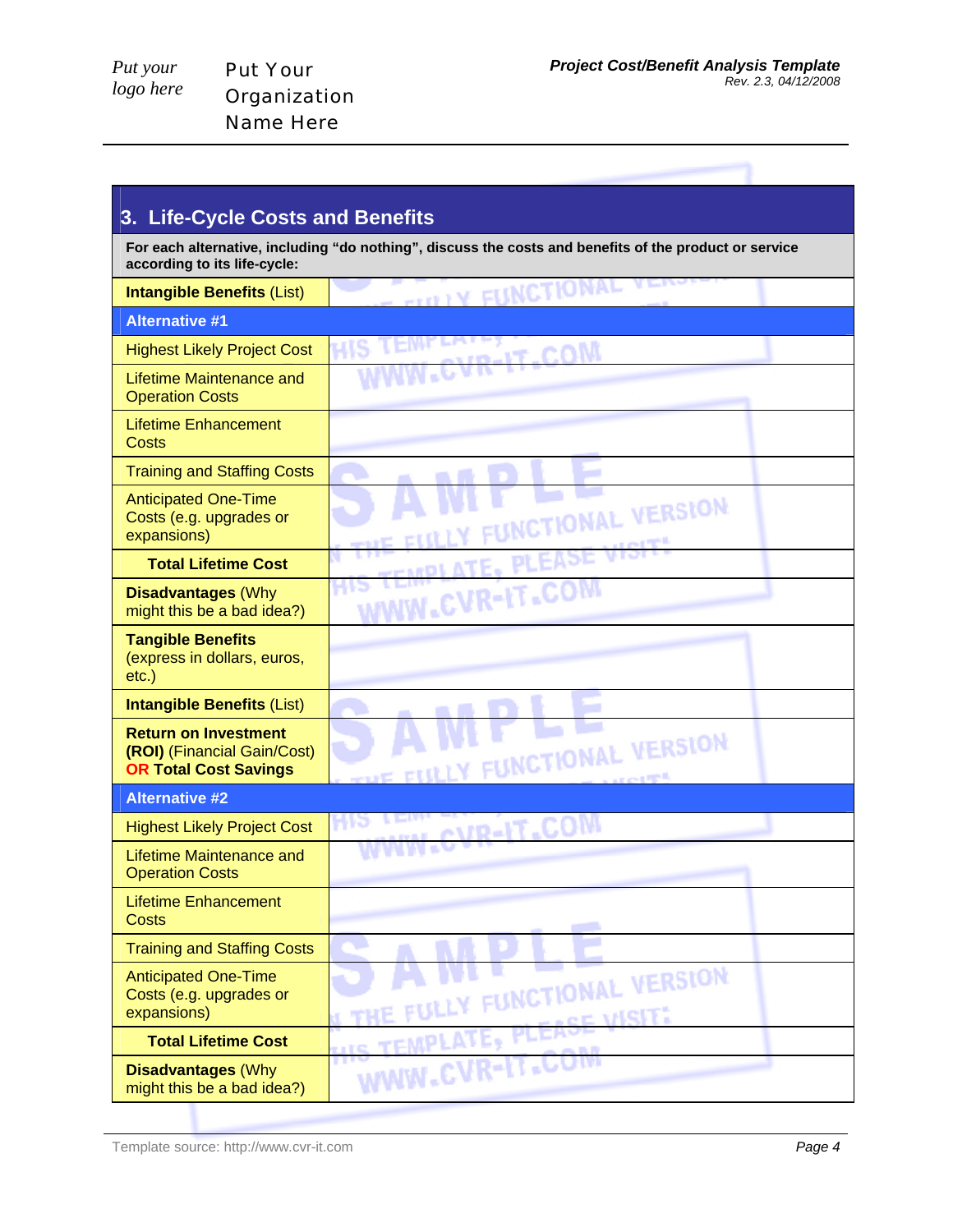Put Your Organization Name Here

**TAL VERSION** 

| 3. Life-Cycle Costs and Benefits                                                                                                       |                                                                |  |
|----------------------------------------------------------------------------------------------------------------------------------------|----------------------------------------------------------------|--|
| For each alternative, including "do nothing", discuss the costs and benefits of the product or service<br>according to its life-cycle: |                                                                |  |
| <b>Tangible Benefits</b><br>(express in dollars, euros,<br>$etc.$ )                                                                    | <b>I THE FULLY FUNCTIONAL</b><br><b>IMPLATE, PLEASE VISIT!</b> |  |
| <b>Intangible Benefits (List)</b>                                                                                                      | ARAI CVR-IT-COM                                                |  |
| <b>Return on Investment</b><br>(ROI) (Financial Gain/Cost)<br><b>OR Total Cost Savings</b>                                             |                                                                |  |
| <b>Alternative #3</b>                                                                                                                  |                                                                |  |
| <b>Highest Likely Project Cost</b>                                                                                                     |                                                                |  |
| Lifetime Maintenance and<br><b>Operation Costs</b>                                                                                     | FUNCTIONAL VERSION                                             |  |
| <b>Lifetime Enhancement</b><br>Costs                                                                                                   | <b>HIS TEMPLATE, PLEASE VISIT.</b>                             |  |
| <b>Training and Staffing Costs</b>                                                                                                     | <b>MANIN.CVR-IT.CC</b>                                         |  |
| <b>Anticipated One-Time</b><br>Costs (e.g. upgrades or<br>expansions)                                                                  |                                                                |  |
| <b>Total Lifetime Cost</b>                                                                                                             |                                                                |  |
| <b>Disadvantages (Why</b><br>. The end of the first particle is the first property of $\Delta\lambda$                                  | <b><i>COMPANY</i></b>                                          |  |

### **4. Risk Analysis**

might this be a bad idea?)

**Intangible Benefits** (List) **Return on Investment (ROI) (Financial** 

**Gain/Cost) OR Total Cost** 

**Tangible Benefits** (express in dollars, euros,

etc.)

**Savings** 

**List significant risks to each Alternative that could have a negative impact on ROI or Cost**  Savings. Add more rows as needed. *A Consider using the Risk Evaluation Tools available on the* http://www.cvr-it.com/*web site*

m

THE FULLY FUNCTIONAL

**MILARA** 

**Service** 

TEMPLATE, PLEASE VISIT

CVR-IT.COM

**Alternative #1**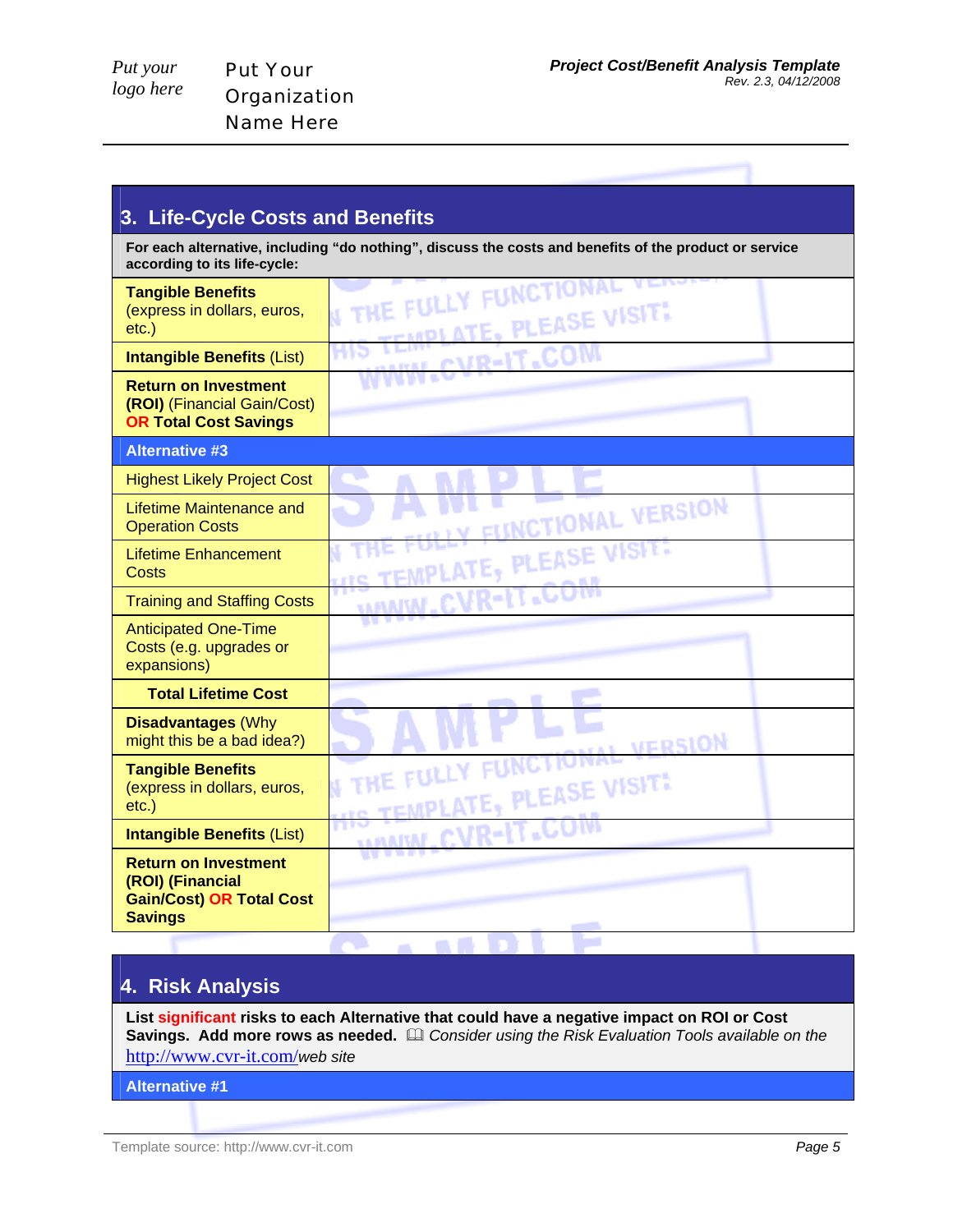*Put your logo here* 

| 4. Risk Analysis        |                       |                                        |
|-------------------------|-----------------------|----------------------------------------|
| <b>Risk Description</b> | Impact on ROI         | <b>Plan to control risk</b>            |
|                         |                       | VERSION<br>$M$ $\Lambda$ kor $\tau$ ov |
|                         | <b>DEALL THE FILL</b> | $x/1$ C $1T2$                          |
| <b>Alternative #2</b>   |                       |                                        |
| <b>Risk Description</b> | Impact on ROI         | <b>Plan to control risk</b>            |
|                         |                       |                                        |
|                         |                       |                                        |
| <b>Alternative #3</b>   |                       |                                        |
| <b>Risk Description</b> | Impact on ROI         | <b>Plan to control risk</b>            |
|                         |                       | <b>ONAL VERSION</b>                    |
|                         |                       |                                        |
|                         |                       |                                        |

## **5. Cost/Benefit Analysis**

**Given anticipated costs, benefits and the known risks, which of the alternatives presented above provides the best choice?**

| <b>Alternative</b> | Rank | Reason |
|--------------------|------|--------|
| Do Nothing         |      |        |
|                    |      |        |
| C                  |      |        |
|                    |      |        |
|                    |      |        |

| 6. Project Cost/Benefit Analysis / Signatures                                              |              |                  |                      |
|--------------------------------------------------------------------------------------------|--------------|------------------|----------------------|
| <b>Project Name:</b>                                                                       |              |                  |                      |
| <b>Project Manager:</b>                                                                    |              |                  |                      |
| I have reviewed the information contained in this Project Cost/Benefit Analysis and agree: |              |                  |                      |
|                                                                                            |              |                  |                      |
| <b>Name</b>                                                                                | <b>Title</b> | <b>Signature</b> | Date<br>(MM/DD/YYYY) |
|                                                                                            |              |                  |                      |
|                                                                                            |              |                  |                      |

Template source: http://www.cvr-it.com *Page 6*